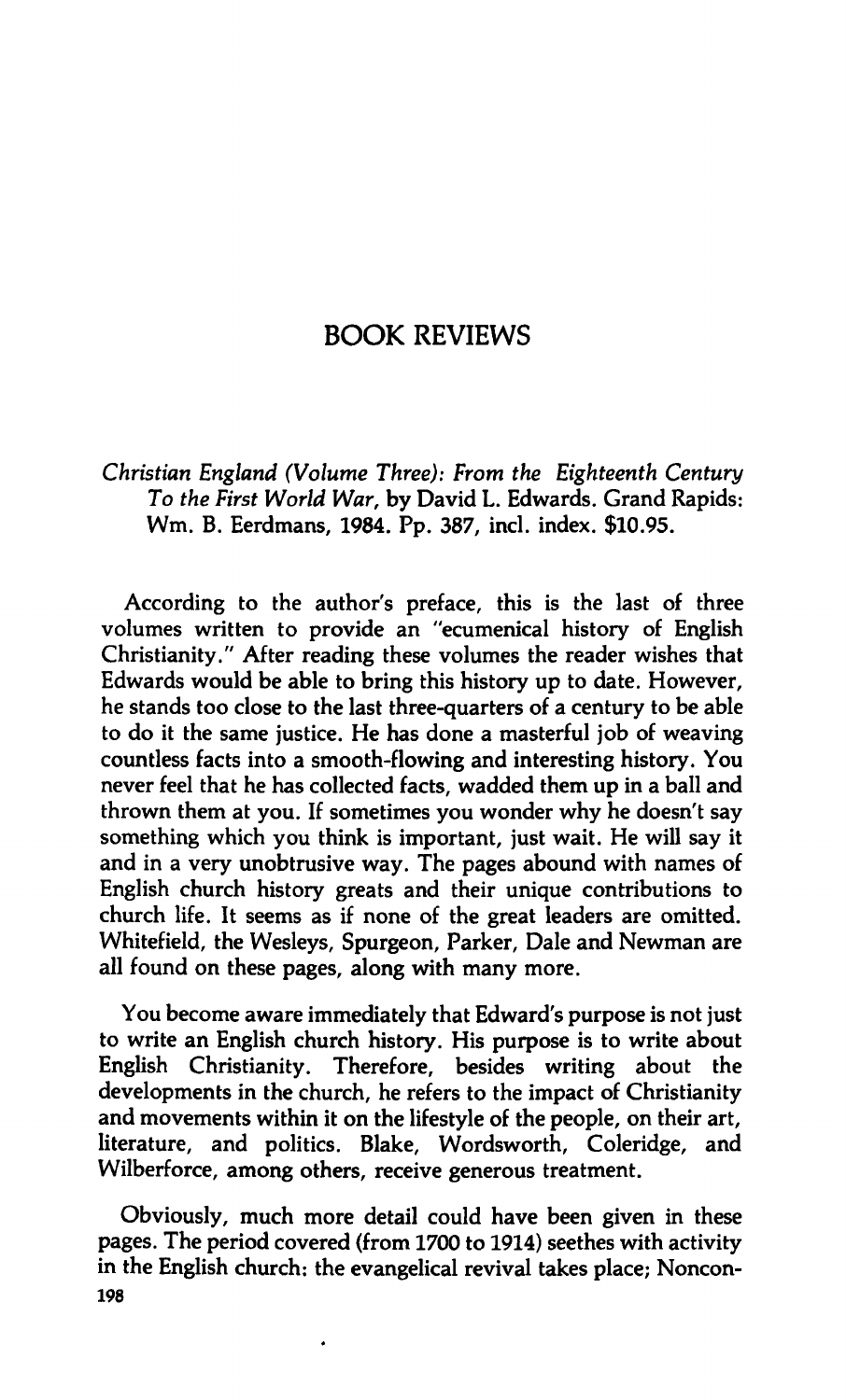**formity develops; Rome is again allowed to have a presence in England; liberalism makes inroads; missionary activity blossoms. To deal with all of this and more in less than 400 pages is no small task. Yet, amazingly the detail is here. Anyone who wishes to do further study in any aspect of this history will find helpful bibliographical footnotes on most of the pages. Between pages 40 and 50, for example, there are no less than 20 references!** 

**It is good that Edwards prepared these volumes for us. We ought to know about English Christianity. My only regret is that when Eerdmans took over the publication of this set on this side of the Atlantic, the volumes were made available in paperback. Oxford, publisher of the first volume, had begun the set in hard cover. Contributions such as these should be in a more permanent form.** 

**Jerome M. Julien** 

*The Pastor As Evangelist,* **by Richard S. Armstrong. Philadelphia: Westminster Press, 1984. Pp. 204. \$9.95.** 

**'There is no valid excuse for any pastor to deny or refuse his or her own ministry of evangelism. That conviction is the reason for this book, which is an appeal and a challenge to look at their ministry through evangelistic glasses" (page 13).** 

**Having opened with this conviction, the author seeks to define his terms, or better excuse himself from using the terms strictly. He agrees that, speaking strictly, evangelism is preaching the Gospel. He agrees that evangelism should be defined solely in terms of its message, not its target or results. But he then proceeds to give a broad theoretic base which in effect negates the true meaning of the words he uses.** 

**The book offers some twenty definitions of evangelism. The book gives us the strictly technical and then offers a practical use that is indifferent to the technical. The book uses this dualism**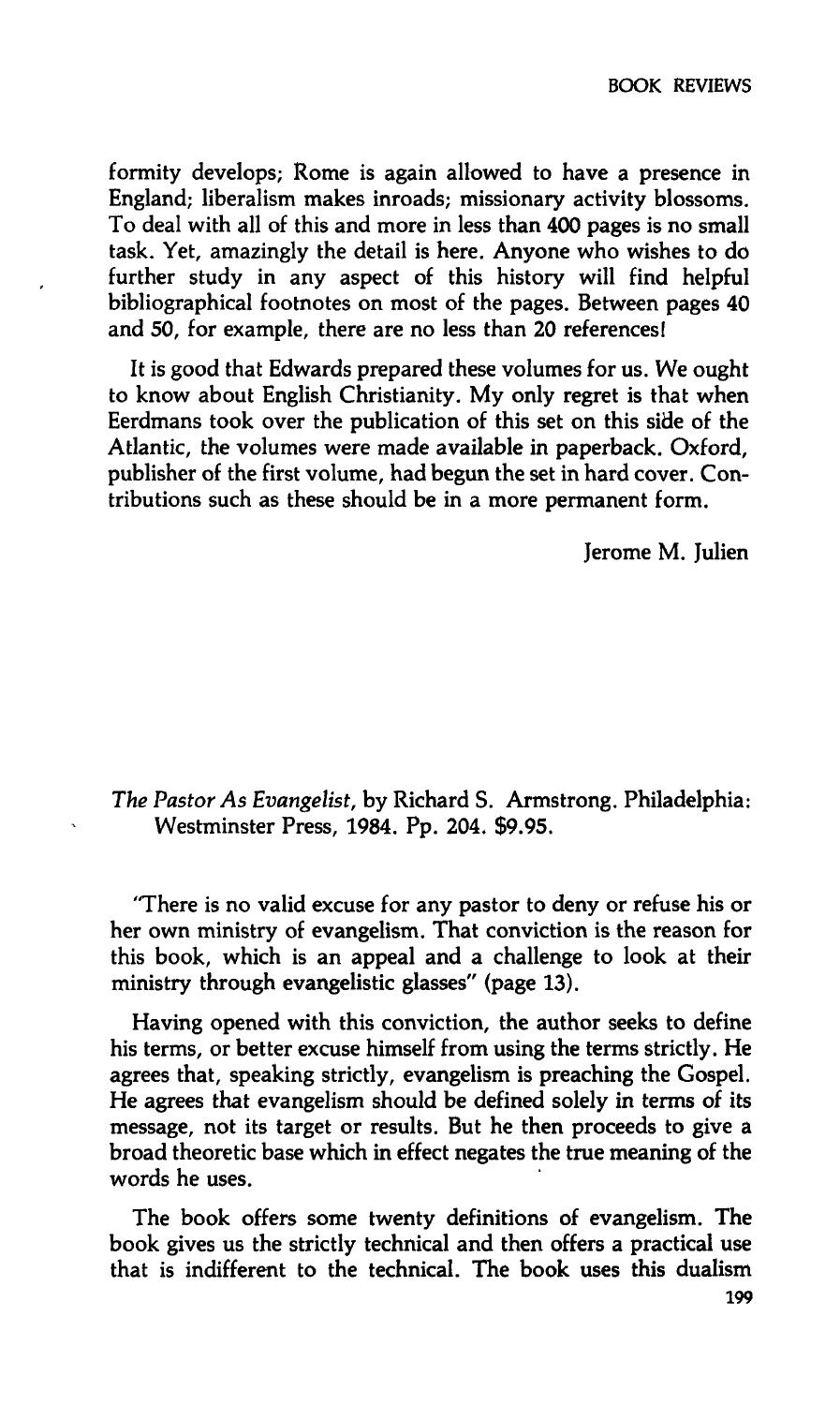## **MID-AMERICA JOURNAL OF THEOLOGY**

**often. 'There is only one Gospel,** *but* **(underlining mine) each person incorporates and applies that Gospel according to a personal faith commitment and understanding" (page 47).** 

**After giving a theoretical base, the book focuses its attention upon the pastor as evangelist. "Evangelist" is neither an office nor a function, but a matter of perspective and style. The pastor as evangelist views himself in relation to persons. The book proceeds to examine the barriers, the pastor's personal faith relationships. The factors concerning the persons who are being evangelized are considered, such as age, number, the medium, circumstances, receptivity and culture. In most of the considerations, several rules, principles, or "plug-in, come-in, take-on, and take-off points" are presented for thought and action. The conclusion gives hints for the pastor's evangelistic style and its rewards.** 

**The book is full of practical considerations, some perhaps helpful to the naive, some not so helpful, even questionable. It is true, as the author states, that "a pastor should do the work of an evangelist" and that such work is "not debatable." The question is what does that mean? The answer to how to do evangelism depends on what evangelism is. If evangelism, speaking Biblically, is as Luke says in describing Paul's ministry, "preaching" the Gospel (1 Cor 1:17), teaching (Col 1:28), disputing (Acts 9:29), reasoning or arguing** *(dialegomai,* **Acts 17:2,17,18:4,19:8f, 24:25), we must be obedient to the Word of God. If evangelism is proclaiming the Gospel, then of course, a pastor should do the work of an evangelist, and this cannot be debatable! It is our commission! Woe to me, if I do not preach the Gospel. This book fails to build on this Biblical foundation, as it seeks to challenge pastors to be what God calls them to be, preachers of the Good News of Jesus Christ.** 

**C. Eric Fennema** 

*The Grandeur of God: A Theological and Doctrinal Study of the Divine Attributes,* **by C. Samuel Storms. Grand Rapids: Baker Book House, Pp. 180. N. p.**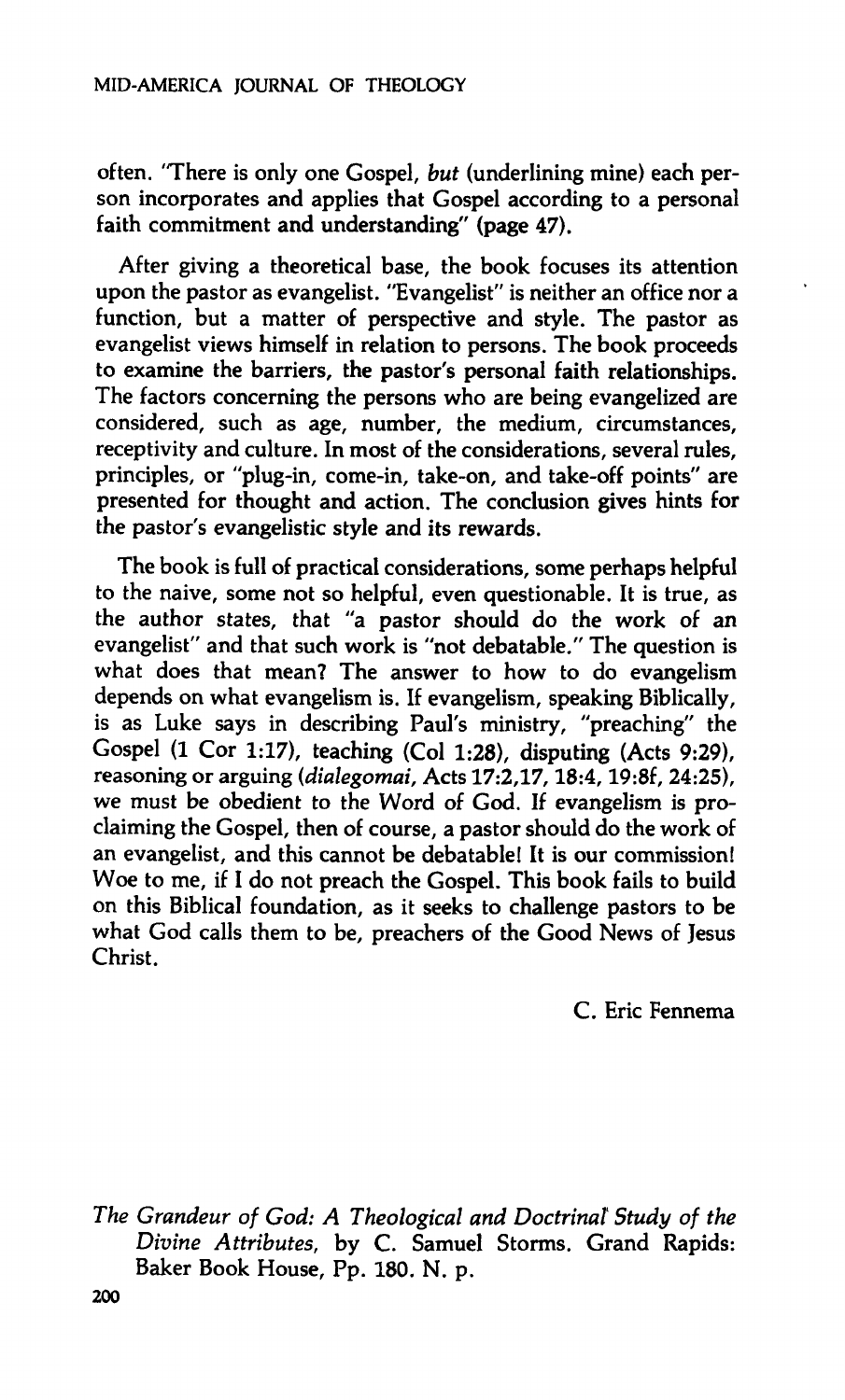**The subject which Mr. Storms treats is a truly glorious and most deservedly exalted doctrine. It is the first locus in systematic theology, or dogmatics: the sovereign. Almighty God in his essence and nature.** 

**Unfortunately, as the author indicates in his preface, doctrine and God do not receive much attention or interest in our age. Our generation is more interested in man than God. Books on "how to" multiply and sell. The author should be commended for refusing to pen a justification for writing on the doctrine of God.** 

**"What for many passes as the knowledge of God is in fact a mindless, contentless, self-generated feeling of spiritual exultation," the author deplores, commenting that "for such people theological ignorance is heavenly bliss!" However, such ignorance is not his motivation for writing this book. His motivation is the inexhaustible grandeur of God. A personal knowledge of God is the only knowledge worthy of him.** 

**Following basically the regular order in theology. Storms treats the knowability of God; God's being and nature, or as he prefers, God's essence and excellencies; the Trinity; God's omniscience, omnipresence and omnipotence; God's immutability, grace and love; and concludes with a brief look at true beauty. There are also two appendices. The first is a good brief review of the development of the doctrine of the Trinity, and the second addresses the threat of**  "process theism" upon God's sovereignty.

**This is a valuable handbook and guide concerning the doctrine of God. It is well-written and well-documented, though at times the quotes from other scholars do not seem to shed any light upon the subject. Because the book is a summary, it deals with problems in a sketchy manner, and lacks thorough exegesis. In a few instances, the problems presented do not seem even to be worthy of refutation.** 

**If this book helps laymen and pastors to look again at the teaching of Scripture concerning God and at the prolific works of scholars like Bavinck, Berkhof, Calvin, Kuyper, Hoeksema, Warfield, Murray, etc., it is well worth the study. It should stimulate all Christians to reflect on the grandeur of our sovereign Lord in a man-centered age.**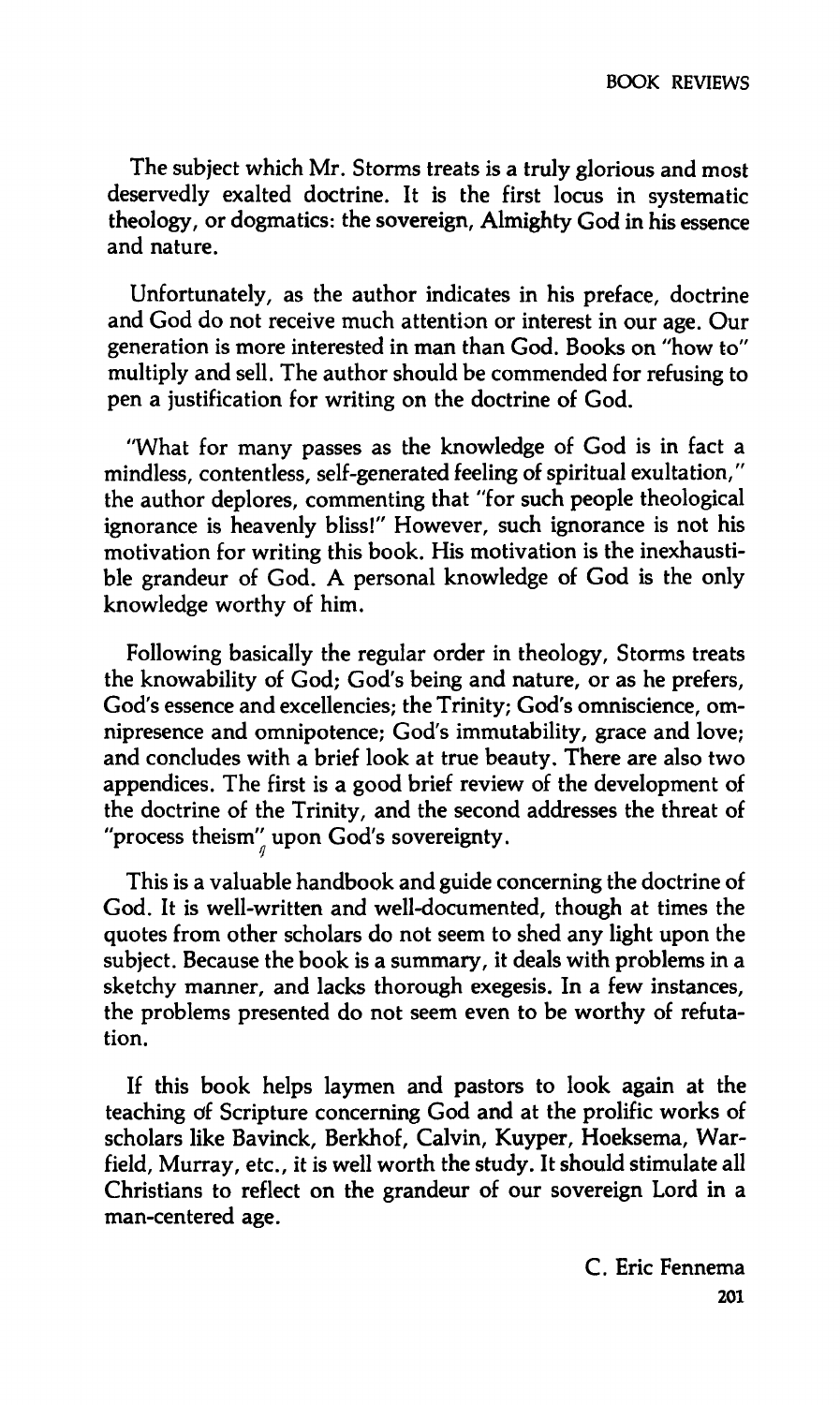*The Cultural Subversion of the Biblical Faith, Life in the Twentieth Century Under the Sign of the Cross,* **by James D. Smart. Philadelphia: Westminster Press, 1977. Pp. 128. \$4.95.** 

**This book is an indictment of Christian citizenship in 20th century America: Christianity has merged with civil religion and the American way of life. The author argues that the Christian church of the 20th century in general (in fact, this book suffers from generalizations) has suffered and still suffers from a blindness that has led to a cultural subversion of the Biblical faith, a blindness caused by a traditionalism that finds its roots in 16th century Great Britain. The founding fathers of the United States are accused of identifying themselves with the Israel of the Scriptures. This "illusion" has dominated the life and destiny of the United States down to the present day.** 

**In the first chapter we are given a critical survey of the phenomenon of "civil religion," what it is and why it has flourished so well in America. In the second chapter, we look at what the Scriptures say to us (or do we?), while the third chapter asks for a Biblical perspective on love of God and love of neighbor, showing perhaps the most balanced approach of the four chapters. In the concluding chapter, the present dilemma is examined, though we probably miss the real dilemma: the way the author uses the Scripture as a "political" book.** 

**Here we have a treatment of some very crucial issues for any serious Christian wanting to live a life worthy of God's call. The theme of Christ and culture has occupied the minds of many throughout the history of Christianity. One can appreciate the author's critique of the present view concerning the separation of church and state; it is dangerous to a true Christian life. One would be foolish to maintain that our founding fathers were perfect in all their words and actions. Certainly the call to a careful interpretation and use of the Scriptures is essential to true faith. In fact, this book shows how'essential it is by its poor example.** 

**Mr. Smart condemns American Christianity for its traditionalism, its pietism and literalism, its spiritualizing the message into simply saving souls. At the same time, he reads the Scriptures solely from a political perspective. He tells us to look to the cross as a "political device." The aim of Jesus' mission, he says, was to 202**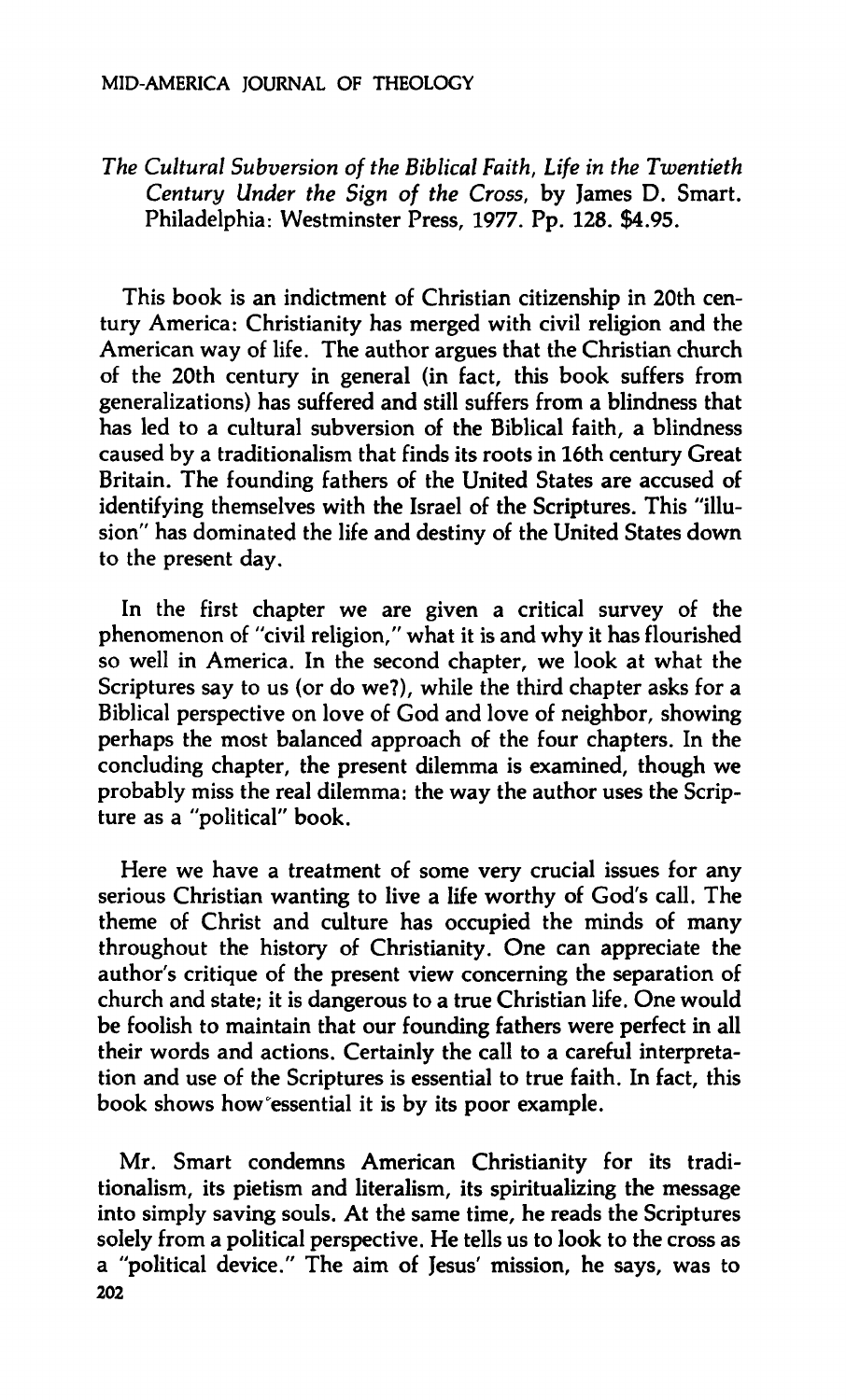**transform the political nation of Israel, and the cross "was the instrument of a political execution" before all else. "The modern parallel would be a firing squad or a hangman's noose or an electric chair. We translate everything else in Scripture. Why not translate the cross" (page 74). Christ's cross becomes one of many. Old Testament prophets are held up as political revolutionaries. Judas betrayed because he was afraid of the political implications. One wonders at this point: if we disagree, are we Judases? All crosses have this in common: they are political in character. Nationalism has become the number one temptation (enemy) for the Christian today.** 

**Why does Smart view the cross in this way? The answer is found in the way he views the Scriptures. They are from long ago and different times, filled with folktales and the like. To read the Bible with profit, we must recreate the situation. We cannot interpret the Scripture with Scripture, but we need 20th century experience. In fact, what is revelation but "the opening of the eyes of human beings to see the truth about themselves .. . !" (page 125) With such a view of revelation it is no wonder that he can say, "God is sovereign in the event,** *not in making it happen,* **but in determining its meaning for the world" (page 124; emphasis mine). We are given a powerful example of how the Scriptures can be misused.** 

**This book certainly calls us to consider seriously our responsibility as Christian citizens, who are called not to be of the world, but to live in the world. The Scriptures deal with our whole life. We have a cultural task in following Jesus Christ. The concerns are legitimate and important. But without any Biblical foundation to help us, how can we be faithful and obedient in fulfilling our office as Christian citizens? The cross is not first of all a political instrument. The cross for Paul is the Gospel of grace, bringing salvation from sin (1 Cor 1). Christ hung on the tree because it was cursed by God! He could not have been hung by a rope, nor stoned to death. If we are to find and fight for justice as citizens, we must begin by doing justice to the Word of the Judge of all the earth.** *The Cultural Subversion of the Biblical Faith* **fails in this respect, and does a disservice to the serious Christian citizen who wants to be faithfuji to his Lord in culture.** 

**C. Eric Fennema**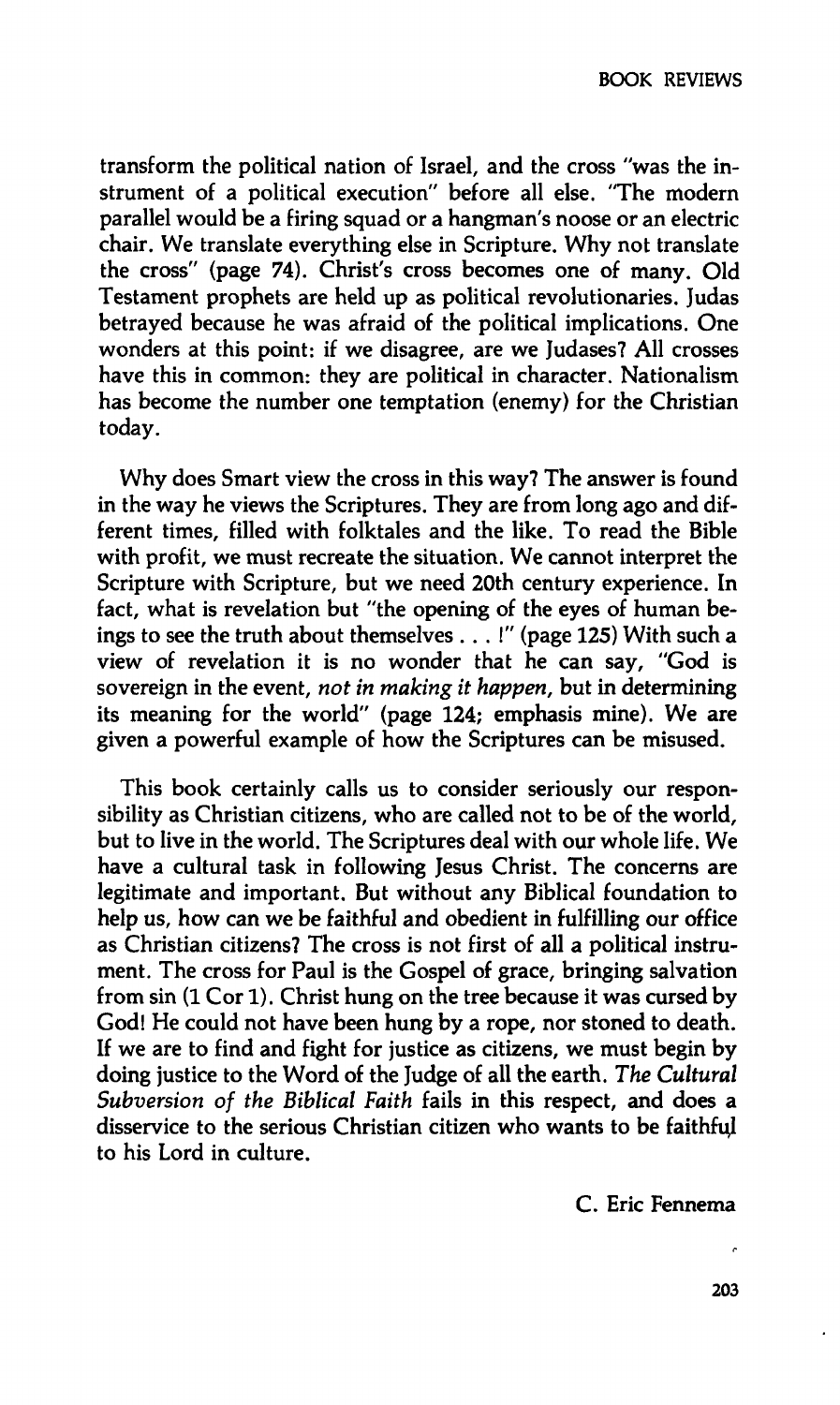*Worship: a Searching Examination of the Liturgical Experience,* **by** 

**John E. Burkhart. Philadelphia: Westminster Press, 1982. Pp. 168. \$8.95.** 

**Christian worship as a communal exercise and experience has been receiving increased attention in recent years. An avalanche of articles, monographs and books pour from the presses in the hope of revitalizing what so often seems to many an exercise in futility and fruitlessness. But far too much deals almost exclusively with how worship was done, is being done and/or should be done. Too little attention is clearly directed to theological convictions which should provide direction in a day when liturgical experimentation aims at pleasing preachers and people rather than God.** 

**This brief volume seeks somewhat to redress this situation fraught with many an unhappy consequence for Christian congregations. The author begins by urging that all "human questions" including also those of worship "are not basically those of practice but of meaning." Here follow theological essays written in a simple but stimulating style, so that the thoughtful reader will not soon lay the book aside.** 

**His understanding of the essential character of Christian worship sets the tone. With it few will disagree.** 

**Christian worship is a response to God's grace. As a response it is not cultic ... . Christianity is not cultic. Christians do not cultivate God. Rather, they know themselves as cultivated by God ... . Whatever we give God has already been given us. Whatever we designate as holy as already been hallowed by God. Whatever language, gestures, or patterns of worship we choose, they have been granted to us in our time and place by a culture formed with God's care. In everything we have to do with the living God. Such convictions are the matrix of worship; without them, worship is meaningless. Therefore, as response, acts of worship are believing celebrations of what God is about in the world.** 

**This description explains in large measure why Burkhart reviews Christian worship not only with repeated appeal to Scripture but also to man's cultural expressions. And an evangelical does well to remember that all worship is deeply imbedded in man's humanity. The use of water and wine, of music and prayers, as well as much else is not restricted to the Christian faith. In how far and on what 204**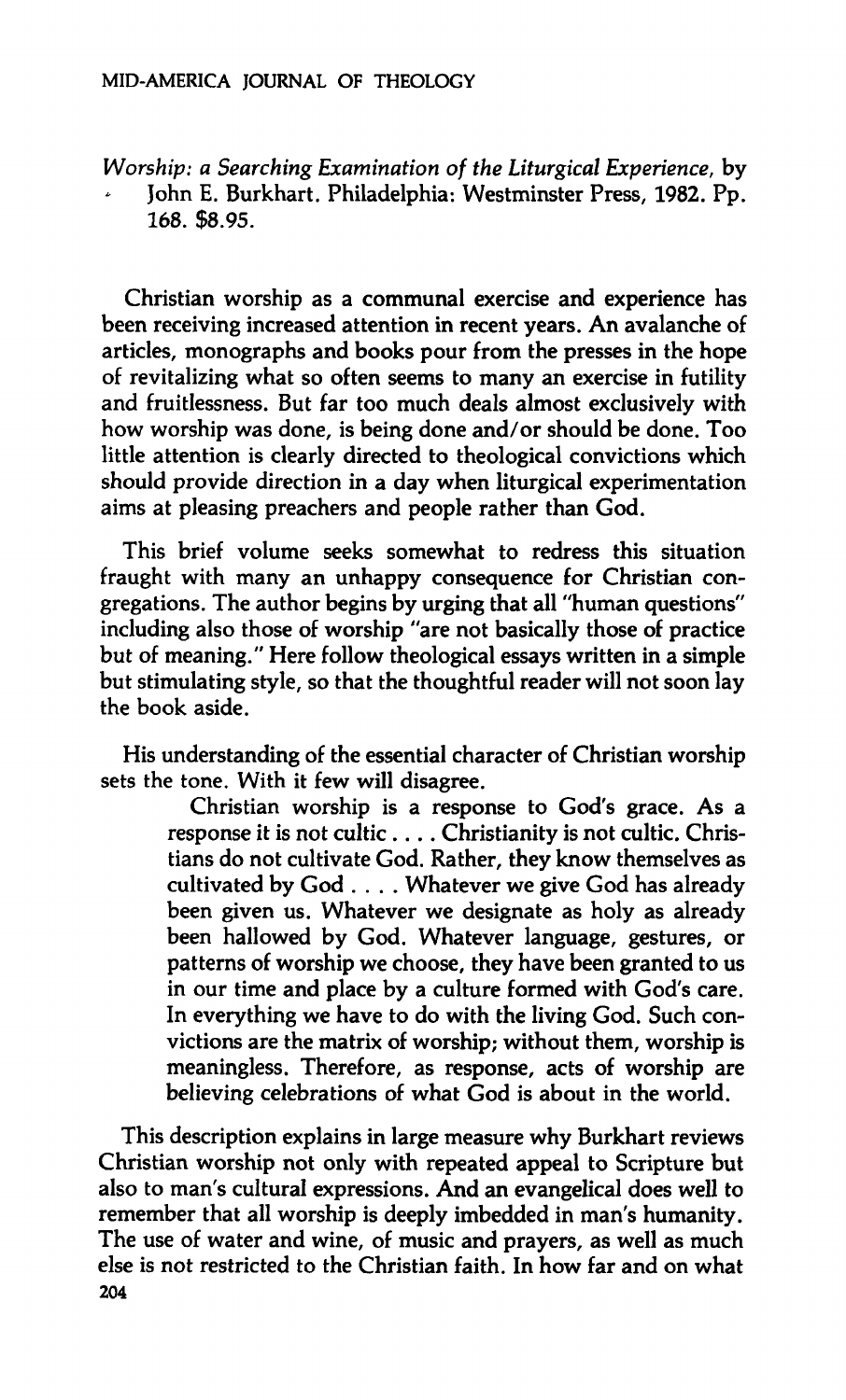**basis such parallels can and should be drawn is an altogether different matter. Yet the Gospel together with the worship which it seeks to elicit as an appropriate response to God's grace in Jesus Christ does not address men, even those professing other religions, in a vacuum. Nor are its forms totally alien even though their significance is at a far remove. What the author does not do with any clarity is draw sharp lines between true and false worship.** 

**Much of what he writes demonstrates a sensitive understanding of Christian worship and the many perils which beset it. Again and again he calls attention to Holy Scripture to shed light on what worship is intended to mean for all who engage in it. Often there are striking statements, also in the form of warning, which will not be quickly forgotten.** 

**On the "togetherness" of the Lord's assembly he warns sternly against those who "seek a 'faith that satisfies,' join 'the church of their choice,' and evaluate worship by whether they 'get anything out of it.'" Rightly he insists that "in the biblical reading of reality, individualism is demonic. It is literally diabolic, breaking covenants, rupturing relations, and sundering humanity from itself."** 

**We are reminded that the role of worship is to recognize, rehearse and proclaim the God who is at work in the world which suffers from distance and distress. Hence the essays on the Lord's day and its significance for an understanding and use of time; the Lord's Supper as a banquet rather than merely a prescribed form; baptism as the Lord's welcome into the fellowship which he creates and maintains. Far too much that passes for congregational worship is a shallow routine, easily neglected when it seems to inconvenience a person because its meaning (and this is Burkhart's point) no longer is understood and appreciated.** 

**The volume makes no claim to being exhaustive. It may serve the busy and at times frustrated pastor well as a "reminder" of much that he and his congregation take for granted or have too much forgotten.** 

**Liturgy which is not responsive to man's life in all its dimensions soon degenerates into an empty form, alienated from the daily involvements in joys and sorrows, in work and play and rest; it shows itself unable to offer to God in humble adoration what he by grace in Christ has first given. Unless congregations catch more**